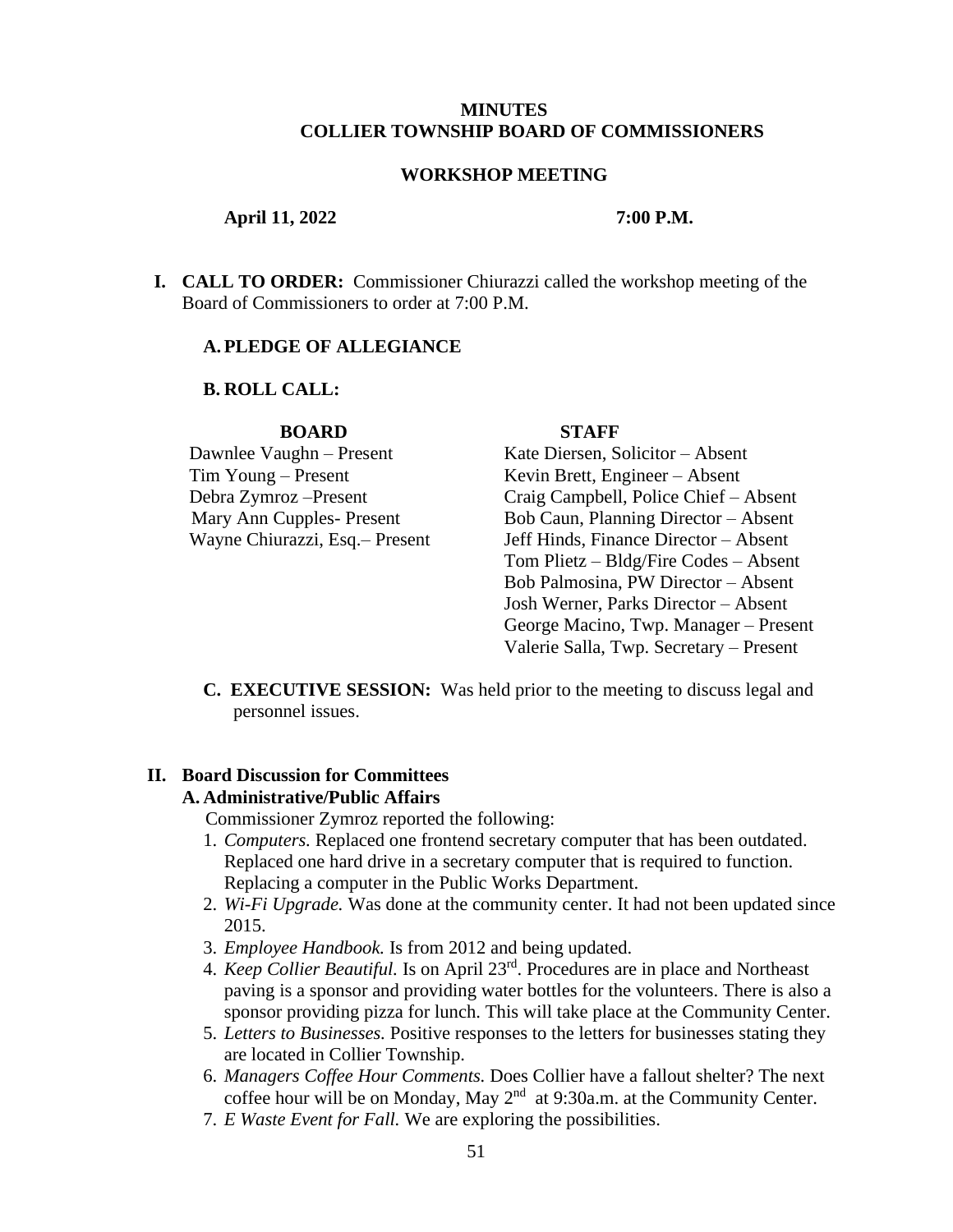8. *ALOM Conference.* Commissioners Zymroz and Cupples thanked Ms. Salla for helping get the reservations for them. At the conference, they learned a lot and Collier does not have some of the issues that other communities face. Collier is a great place to live.

Commissioner Cupples and Zymroz accepted the award for Collier being a Banner Community. Collier is one of a few that have received the banner community award since it started.

# **B. Building/Codes**

Commissioner Chiurazzi reported the following:

*1. Letter to Businesses.* We had some positive responses and one that was a little odd that he called them and took care of it and it became positive. Collier businesses should be proud to be in Collier.

# **C. COG (Char West Council of Governments)**

Commissioner Vaughn reported the following:

- 1. *COG Meeting.* Was held on March 17, 2022, at the Stowe Township Municipal Building. She informed the COG that we Hired George Macino as our Township Manager.
- 2. *COG Annual Dinner.* The COG President indicated they are not ready for the annual dinner. With Covid starting to decline, the President wanted to wait to see what the next few months would be like and would possibly like to wait till December to have the dinner.
- 3. *Next COG Meeting*. Will be on April 21<sup>st</sup> at 6:30 p.m. at the Crescent Township Building.

# **D. Finance**

Commissioner Young reported the following:

- 1. *Bills.* Tonight's bills total around \$245,000 which is within reason for the month.
- 2. *Finance Director.* Is out of the office until next Monday.

# **E. Parks & Recreation**

Commissioner Zymroz reported the following:

- 1. *Silver Sneakers.* We will be adding this program soon. Silver Sneakers will give the Township back \$2.50 per person per day once the program is implemented. Offering Silver Sneakers is something Mr. Werner has been working on since he started. This would be great for the community.
- 2. *Community Center Staff.* Has hired two (2) additional workers and is looking to add a few more.
- 3. *Hilltop Playground Project.* Is almost complete. Just waiting for the ADA walkways to be installed. There will be a grand opening for the park in early May.
- 4. *Bunny Breakfast.* We are looking for volunteers to help with the breakfast on Saturday, April 16, 2022, from 9:00a.m. to 11:00 a.m.
- 5. *Comprehensive Plan Grant.* Has been closed out and in the coming months, meetings will be held to discuss what our first move should be.
- 6. *Internet.* Has been upgraded for the first time since 2015. Many compliments have been made by members.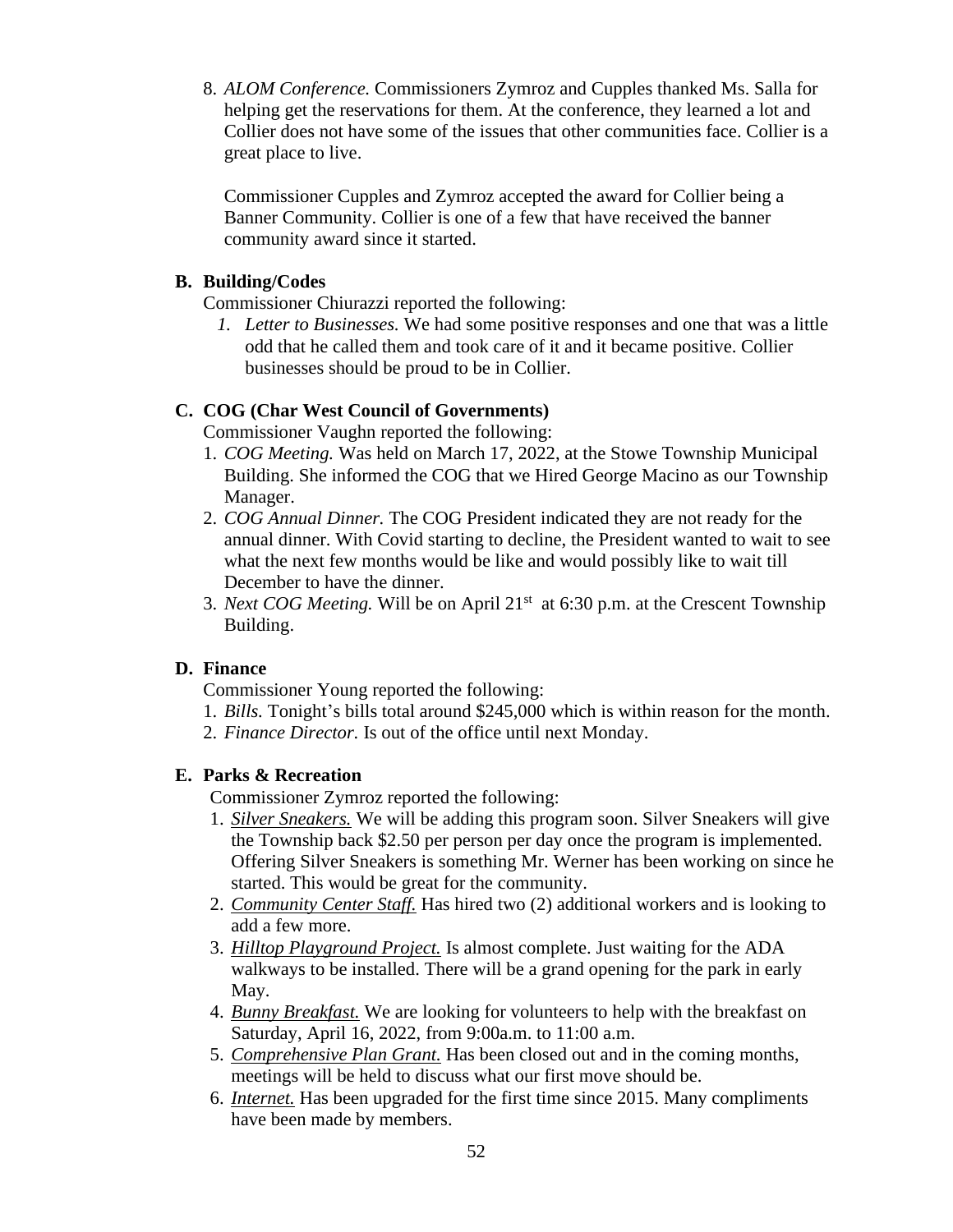- 7. *Community Center Hours.* We are going to increase our hours on the weekend starting in May.
- 8. *Summer Camp.* Information will be coming out soon and we are looking for another successful year.
- 9. *Successful Programs in the last month are:*
	- Family Fun Night 117 people
	- Collier Kids Club (In-House Pre-School Program 6 kids)
	- Adult Craft Night 15 people
	- Bunny Breakfast 100
	- Bus Trip  $#1 40$  people
	- Youth Volleyball Skills Clinic 42
- 10. *CPR/AED Certification*. Held on Thursday, April 28<sup>th</sup> or Saturday, May 8<sup>th</sup> at the Community Center from 1:00p.m. to 3:00p.m. and it is \$30.00 per person.
- 11. *Adult Cooking Class. The Art of Tuscan Cuisine.* For ages 21 and over. BYOB is welcome. The instructor is John DeFazio. This will be held on Saturday, May 7 th from noon to 3:00p.m. The cost is per person; \$80 for members and \$90 for non-members.
- 12. *Adult Cooking Class. The Art of Tuscan Cuisine II.* For ages 21 and over. BYOB is welcome. The instructor is John DeFazio. This will be held on Saturday, May  $14<sup>th</sup>$  from noon to 3:00p.m. The cost is per person; \$80 for members and \$90 for non-members.
- 13. *Eastern Bluebird Class.* Bill Wenger has been putting up bird houses for years. He is a long time blue-birder going back to the 1970's when he saw his very first blue bird flying across Thoms Run Road. The Class will be held on April  $21<sup>st</sup>$  from 6:00p.m. to 8:00 p.m. at the Community Center and is free but they would like you to pre-register.

# **F. Planning and Land Use Development**

Commissioner Cupples reported the following:

- *Zoning Hearing Board*. Will meet on Tuesday, April 19<sup>th</sup> to hear the following:
	- *1. Eat N Park.* Is requesting steep slope variance for the construction of a new restaurant on Washington Pike.
	- *2. Kirwan Heights VFD.* Requesting to construct a digital wall sign.
	- *3. Northeast Paving.* Requesting to add signage to the existing silos.
- *Planning Commission.* Will meet on Thursday, April 21st to review the following:
	- *1. Eat N Park.* Preliminary Land Development.
	- *2. Legacy.* Proposed Pool and Clubhouse.
	- *3. NVR Properties.* Requesting a text amendment to allow garden apartments in the B1A Zoning District.

*4. Ryan Homes and Woodville Associates.* Requesting rezoning of the undeveloped area above Neville Park to allow for single family, townhomes and two (2) family dwellings.

# **G. Public Safety**

Commissioner Young reported the following:

1. *Police Department.* He spoke with the Chief of Police regarding the Civil Service rules and regulations which we will be voting on tonight. There have been a lot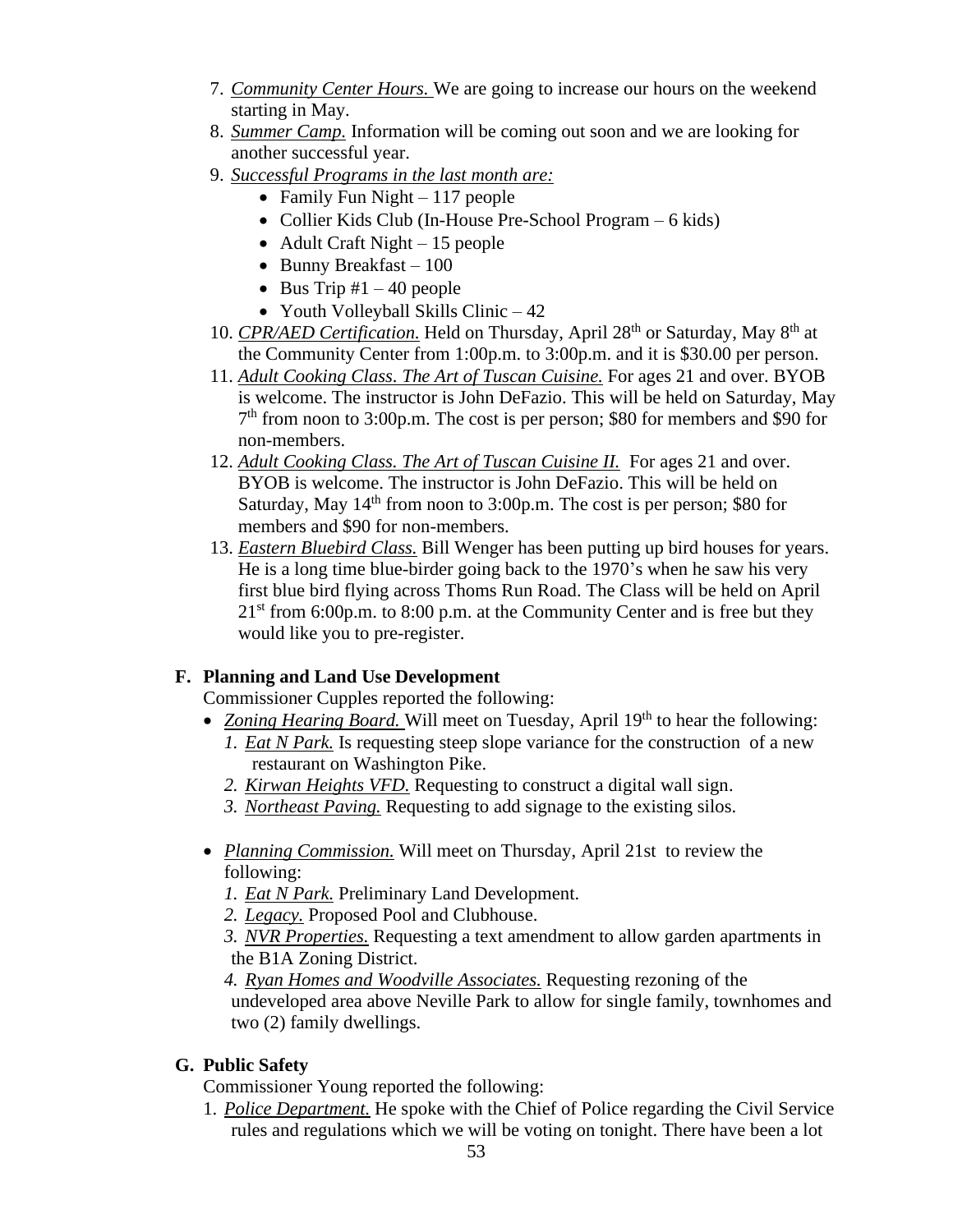of changes and the updated rules and regulations need approved before we can hire another police officer.

2. *Fire Departments.* Commissioner Young will ask Chief Wauthier to speak but he was told the fish fry was very successful at the Presto VFD and Rennerdale VFD this year.

Chief Dan Wauthier of the Presto VFD reported the following:

- 1. *Calls.* There have been no major incidents this year but so far this year at Presto VFD, we had call 103 today.
- 2. *Line Officers Meeting.* There is a line officers meeting tomorrow night at 7:00 p.m. at the Presto VFD. The Commissioners are welcome to come.
- 3. *Bylaws.* We are still working on the Township wide bylaws. They are working on some of the recommendations from the study.
- 4. *American Recovery Funds.* There have been several Fire Departments in the local area at their municipalities are cutting them in on the American Recovery Funds that they receive. Chief Wauthier asked the Board to consider the fire departments when it comes time for the \$800,000.00 plus to be utilized.

Commissioner Zymroz stated she heard at the ALOM Conference that everyone is losing firemen. No one wants to volunteer and this is a necessity that we need and for people not to forget the fundraisers. The fire departments do a little bit and we try to help out but there is still more the fire departments need like bunker gear, etc. People do not realize the cost of things that are needed.

Chief Wauthier stated one of the trucks they have, the 2009 Ladder truck costs use \$664,000 in 2009. Right now, you will not touch that truck for less than 1.3 million dollars and where do you expect the fire departments to come up with that kind of money. As far as volunteers, there are two (2) income families now and everybody works. Just to enter a burning structure, there is over 200 hours of training that you must go through plus everything else. It is getting to the point where the volunteer services are limited. Eventually municipalities will have to pay fireman. The Presto VFD has one paid firemen during the daytime and we are hoping to up that to two (2) fireman and having them rotate through two (2) stations in Collier Township for 7 ½ hours Monday through Friday.

Commissioner Zymroz questioned if Chief Wauthier thought if daytime was better than the evening. The evening being 12 noon to 7:00p.m.

Chief Wauthier stated the daytime is when everyone is at work. The other day there was a call at 3:00p.m. on the Parkway and Presto had four (4) people, Rennerdale had four (4) people and Kirwan had two (2). For that many to show up was actually a lot and had it been a couple of hours earlier, there may have only been a total of three (3) or four (4) people responding. This is the part of being a volunteer. Everyone usually has a 40 hour a week job at least and plus other stuff. There are more and more departments talking about putting daytime people on. South Fayette Township is talking about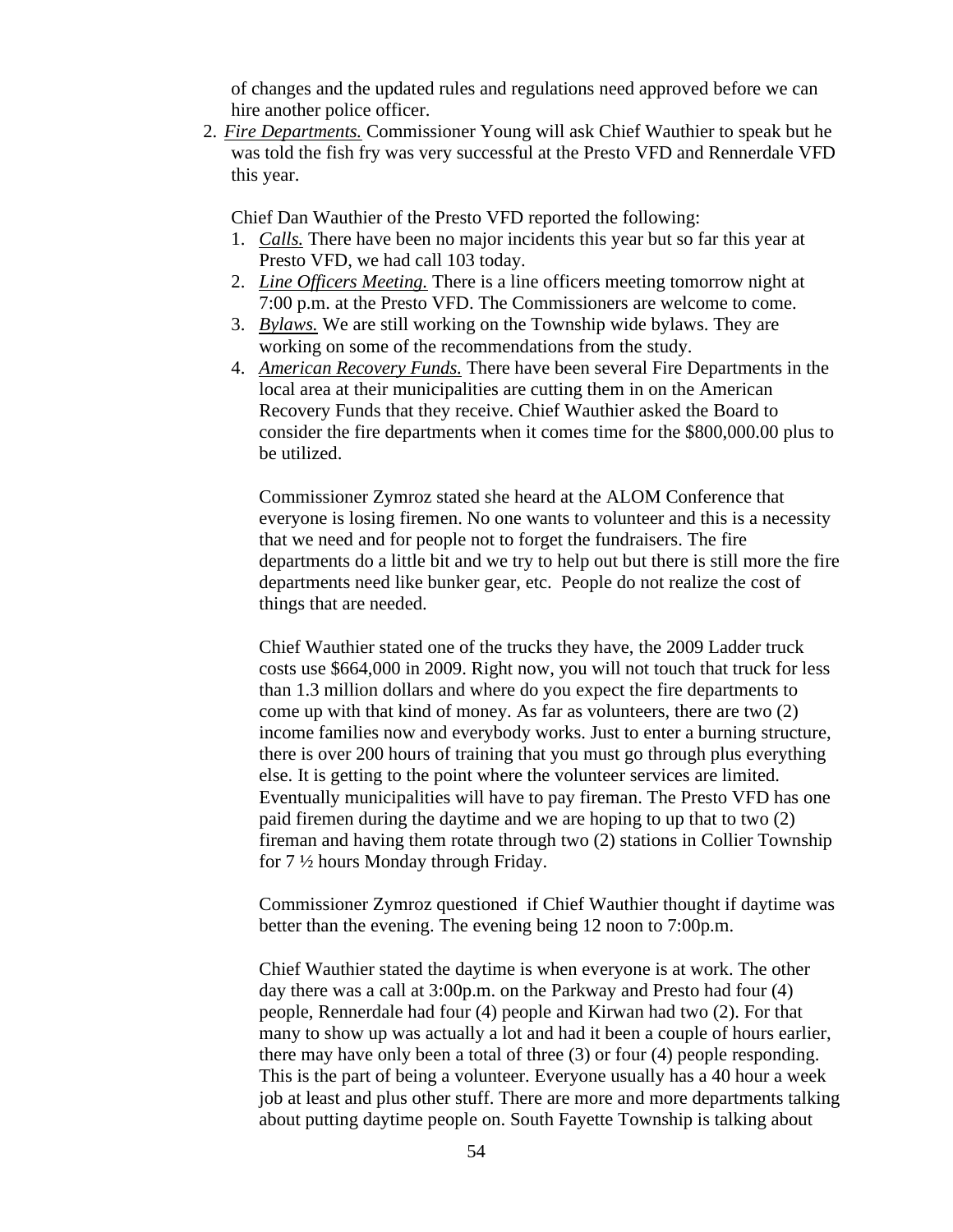putting daylight staffing on. Scott Township fire departments have a couple of daylight staff. Bridgeville VFD does not have daylight staff, but they have a couple of people that work the emergency medical field, so they work 12 hour shifts. Bridgeville does call us because they know we have bodies in the station. We are on automatic dispatch with everything for Bridgeville during the daytime and they help us when needed.

Commissioner Zymroz stated the Board and Kyle spoke about this last year.

Chief Wauthier stated he gave the Board a proposal last year regarding this.

Commissioner Zymroz stated the Board needs to look at this again because the fire departments are buying bunker gear that is used from someone that is getting rid of it. If the gear is not good for the one who is getting rid of it, it is not better for us. The cost is better.

Chief Wauthier stated NFPA is not a law in Pennsylvania. It is a standard. If the NFPA says turnout gear is only good for 10 years, then in 10 years and 1 day the gear is not good anymore. The question is, is the turnout gear still good? Yes, it is still good but if someone gets hurt in that gear and the gear is 10 years and 1 day old, the NFPA will investigate and then come after the Chief, the fire department and the Township. The Township has to provide fire protection.

Commissioner Zymroz questioned how much one bunker gear cost?

Chief Wauthier stated for him to suit one (1) person, the pants and coat are about \$2,800, helmet is \$400, boots are about \$500, SCBA is \$6,000 to \$8,000. An SCBA is only good for about 15 years. The SCBA is a federal standard. There are hidden costs that people do not realize. He currently has people in gear older than 10 years because the department cannot afford to not have gear and those people do not go interior for a fire. They stay on the exterior. But, according to the law, they are not within the standards of the law.

Commissioner Zymroz stated she appreciates what all the firemen do and thanked them

All the Board members thanked Chief Wauthier.

# **H. Public Works**

Commissioner Cupples reported the following:

- *1. Hilltop Park.* Is almost completed. We hope to have a ribbon cutting as soon as we can. We did open the park this past weekend and it is available for the public to use.
- *2. Summer Equipment.* Getting weed-wackers, lawn mowers, etc. ready.
- *3. Keep Collier Beautiful.* Working on preparations for this.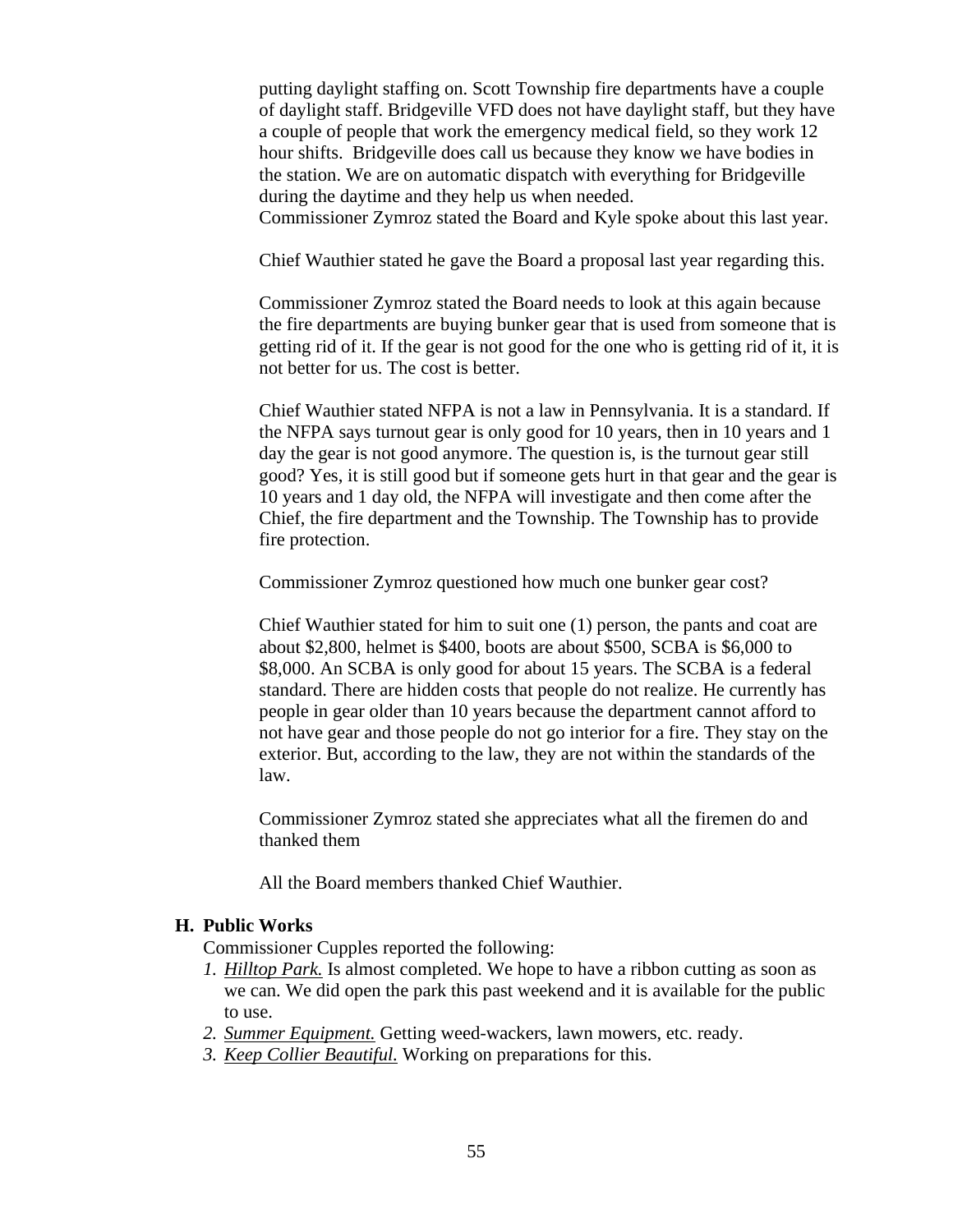# **I. Sewer Department**

Commissioner Young reported the following:

- 1. *Dye Tests.* Last month Mr. Durisko did 20 sewer/dye test. There were two (2) of them that required fresh air vents because one was located under a porch and the other was crushed in.
- 2. *Thoms Run Road.* We need to come up with a solution for this.

Commissioner Chiurazzi stated that he wanted to be clear in the minutes that anything relative to the sewer's issues on what Commissioner Young and Mr. Macino spoke about. If it is a Collier Township matter, it is a Collier Township issue. We will not spend taxpayers' dollars if it is not a Collier Township issue.

## **J. Township Manager / Township Business**

Mr. Macino reported the following:

- 1. *Thoms Run Road.* Robinson Pipe Cleaning went and looked at the Thoms Run Road issue. Their bid was reasonable compared to the other bids they received. We should go through with the cleaning to see if there is actual blockage here which we would have to resolve regardless of what happens to that stretch of pipe. They have been scheduled to start this work next week. It is part one of what we are targeting. Step 2 is dye testing if nothing else comes up. Step 3 is how do we mitigate whatever the issues are with backflows
- 2. *Grant.* The Township was given a Redevelopment Authority Grant from the gaming, economic and tourism fund. Mr. Macino has been in touch with Allegheny County and has the information on what is needed to be done and it is not to late. It involves a couple of different things and it was never signed. The grant is still available and Mr. Macino will get it signed and put into motion. The grant is a 20% match.

# **III. PUBLIC COMMENT ON NEW BUSINESS ITEMS:**

**Frank Nogal** of 500 Azalea Lane approached the Board regarding a meeting in December that he attended and showed some pictures of roads that were taken over by Collier Township.

Mr. Nogal gave the two (2) new Commissioners (Dawnlee Vaughn and Tim Young) a copy of the pictures and said back in 2018 the Engineer said he owed an inspection of the roads before they were turned over. Mr. Nogal stated he questioned Mr. Macino about the inspections of the roads and there are not any inspections of these roads.

Mr. Nogal questioned both Commissioners Young and Vaughn if the Engineer gave false information or someone did something they should not have done. The Township accepted roads that in a matter of a month, are on the schedule to get repaired and he is thankful for. Mr. Nogal hopes they all get repaired, completed and the silt socks are taken off the grate covers and the barriers are taken down at the top of Neville Park Blvd. The Board may want to look at the votes that were casts and the information given prior at that meeting because no one looked at it. He wants to put this on record and he will email Mr. Macino and Ms. Salla the pictures to get back into the minutes. He appreciates the Township getting the roads fixed up to standard. Mr. Nogal would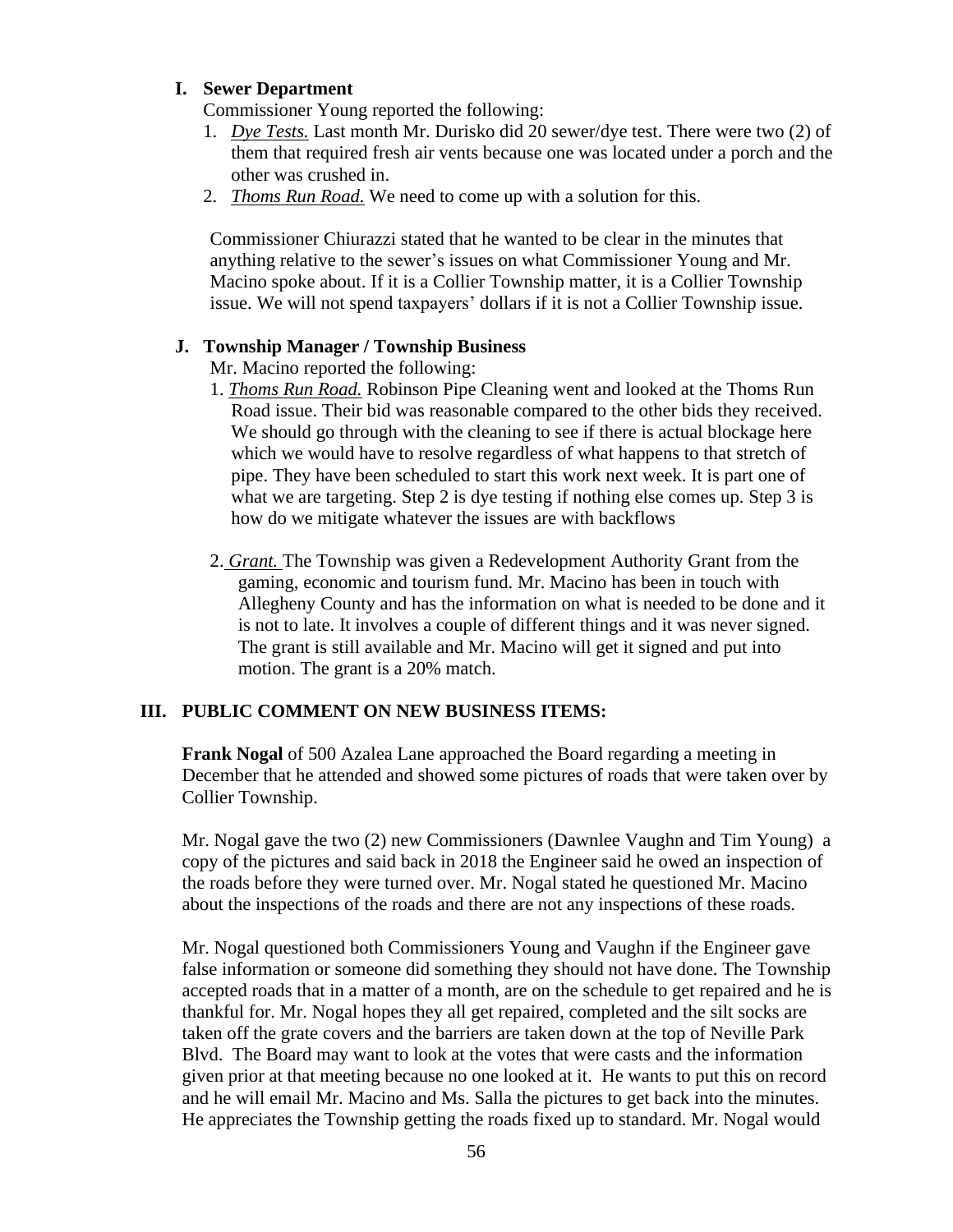like the Board to look at the pictures and ask why did you accept these roads in these conditions?

Commissioner Zymroz questioned why the rest of the Board did not get copies of these road pictures.

Commissioner Vaughn stated she would pass the pictures down to Commissioner Zymroz.

Mr. Nogal stated the Board was here at the December meeting when the roads were shown on the big screen. The Board is spending tax dollars on roads to be fixed that you could have had the Developer fix before the Township took them over.

Commissioners Cupples questioned of the pictures of the roads are labeled as to what road they are.

Mr. Nogal stated Neville Park, Azalea Lane….

Commissioner Zymroz stated she does not live in that area and does not know what roads the pictures are of.

Commissioner Cupples stated the one picture looks like Neville Park and the road has been bonded. Mr. Cargnoni is responsible for fixing that road. It is not a Township expense. Before we turned the roads over, we made sure that Mr. Cargnoni knows he is responsible for that road and when he is all done with the trucks, he has to repair that road.

Mr. Nogal questioned if this was in writing. Mr. Cargnoni really has not done much for the Township in all these years.

Commissioner Cupples stated that is Mr. Nogal's opinion.

Mr. Nogal stated that Commissioner Chiurazzi said it many times that you do not go against Jack. He asked the Commissioners to look at the pictures and to look into the Engineers report that says roads were complete and satisfactory condition. You may want to look at your Engineer and thanked the Board for listening.

# **IV. NEW BUSINESS:**

1. Consider action to approve Resolution No. 041122-01, A Resolution amending the Official Sewage Facilities plan to include the Hawk Hill Plan of Lots.

*A motion was made by Commissioner Chiurazzi, seconded by Commissioner Young to approve Resolution 041122-01 as stated above. By unanimous vote, the motion passed.*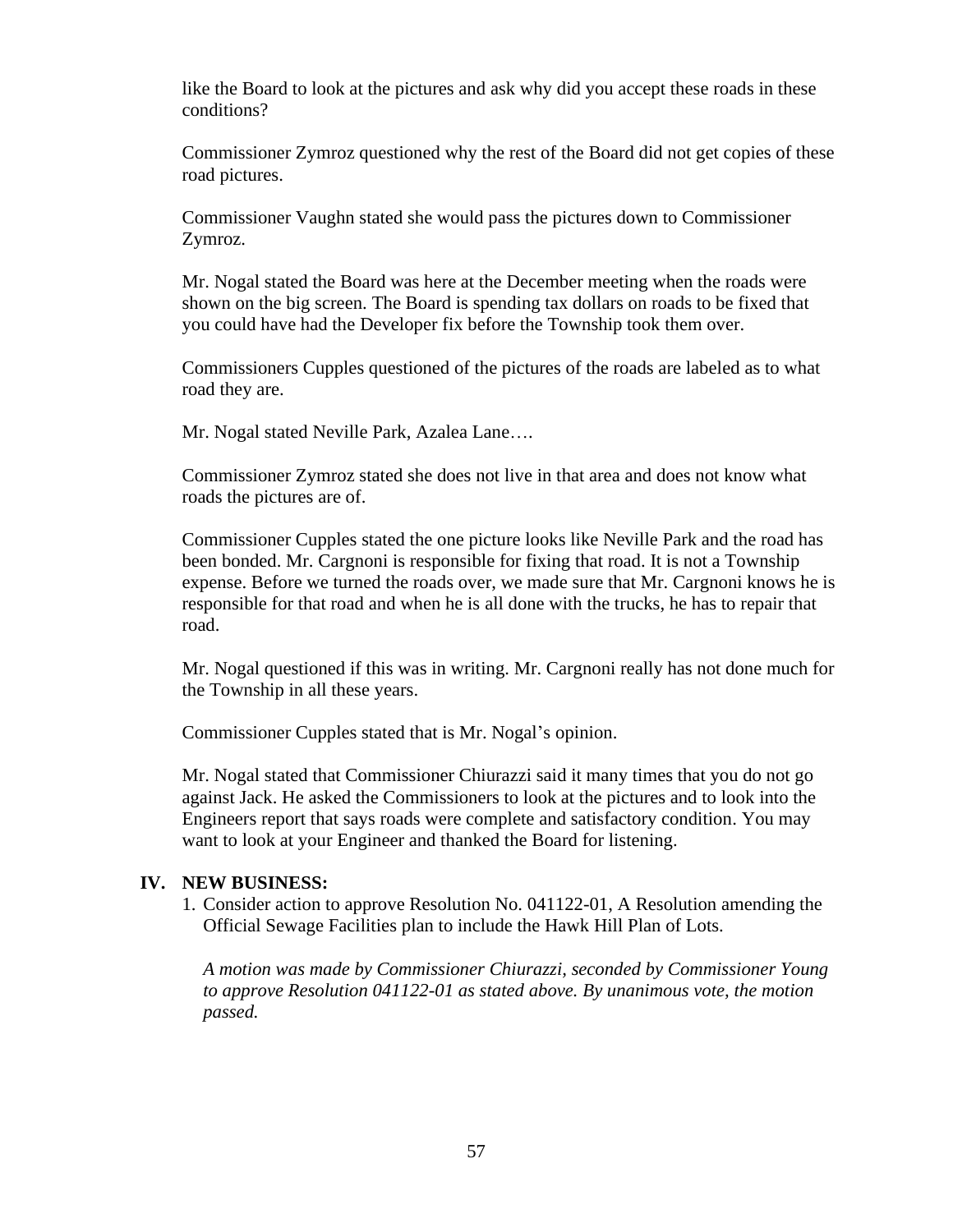2. Consider action to approve amendment No. 1 to the Chick fil-A Developers agreement. The Township Solicitor has reviewed and recommends approval.

*A motion was made by Commissioner Zymroz, seconded by Commissioner Cupples to approve amendment No. 1 to the Chick fil-A Developers Agreement as stated above. By unanimous vote, the motion passed.*

3. Consider action to award the base bid and add alternates for \$381,803.00 plus add alternates as chosen by BOC for a total amount of \$576,704.15; to Youngblood Paving Co.

*A motion was made by Commissioner Chiurazzi, seconded by Commissioner Cupples to award the base bid and add alternates to Youngblood Paving Co. as stated above. By unanimous vote, the motion passed.*

4. Consider action to approve the updated rules and regulations of the Civil Service Commission as of February 14, 2022.

*A motion was made by Commissioner Young, seconded by Commissioner Vaughn to approve the updated rules and regulations of the Civil Service Commission as stated above. By unanimous vote, the motion passed.*

# **V. Approval of General Fund Operating Account items:**

• Invoices Paid, Checks Written and Bills Requested March 29, 2022 to April 11, 2022 in the amount of \$233,762.06.

*Motion was made by Commissioner Chiurazzi, seconded by Commissioner Vaughn, to approve the General Fund Operating Account items as stated above. By unanimous vote, the motion carried.*

# **VI. Approval of Capital Investment Account items:**

• Invoices Paid, Checks Written and Bills Requested March 29, 2022 to April 11, 2022 in the amount of \$5,736.28.

*Motion was made by Commissioner Zymroz, seconded by Commissioner Vaughn, to approve the Capital Investment Account items as stated above. By unanimous vote, the motion carried.*

# **VII. Approval of Sewer Account items:**

• Invoices Paid, Checks Written and Bills Requested March 29, 2022 to April 11, 2022 in the amount of \$4,837.41.

*Motion was made by Commissioner Chiurazzi, seconded by Commissioner Zymroz, to approve the Sewer Fund Account items as stated above. By unanimous vote, the motion carried.*